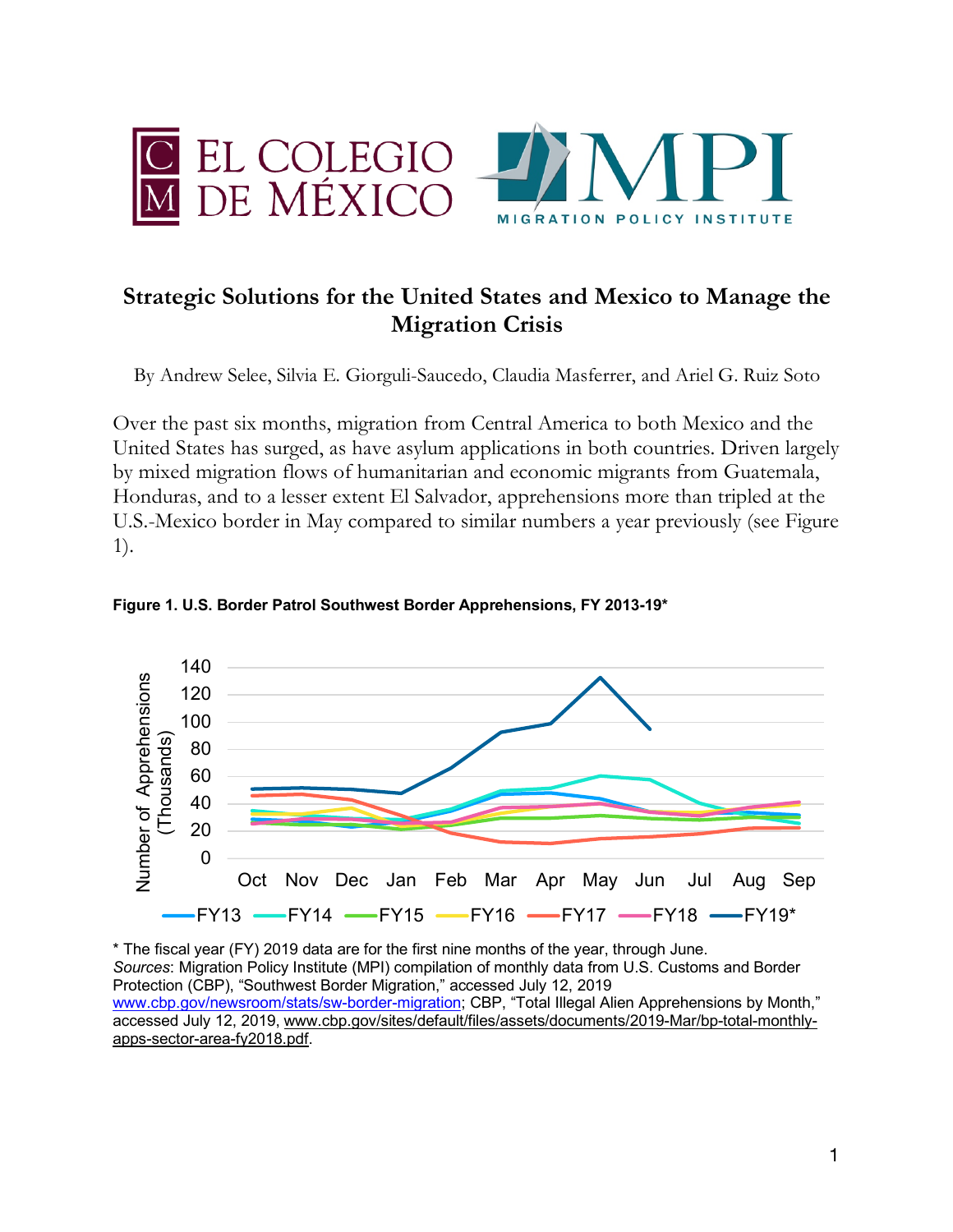On June 7, the U.S. and Mexican governments agreed to a series of measures to reduce irregular flows by:

- increasing enforcement in Mexico;
- conducting joint anti-smuggling operations;
- rapidly expanding the Migrant Protection Protocols (MPP, informally known as Remain in Mexico), a program that sends asylum seekers to Mexico while they await their U.S. asylum hearing; and
- committing to address root causes of migration through development investment in the Northern Triangle countries of Central America.

The two governments also agreed to consider negotiating a safe third-country agreement in the future that would require asylum seekers to apply in the first country they reach.

The Mexican government increased deportations by more than 50 percent from May to June (preliminary figures indicate an increase to approximately 22,000 from 14,000), by using the country's National Guard and military to support the National Immigration Institute (INM). Meanwhile, U.S. border apprehensions dropped 29 percent, <u>from 133,000 in May to 95,000 in June</u>. Therefore, at first glance, it appears that the agreement is accomplishing what the two governments set out to do.

But how sustainable are these efforts?

We suspect they will be very difficult to maintain, given chronic institutional weaknesses and poorly thought-out policy structures in both countries. As a result, the flows are likely to creep up again if serious attention is not given to rethinking immigration policies and institutions in both countries. While the bilateral June agreement may well have decreased new migration, the medium- and long-term solutions will require a different set of tools.

Here we lay out five sets of recommendations for how the two countries could address migration in a way that could both be effective at dissuading illegal migration and still ensure fairness to those seeking protection. These ideas are drawn from a forthcoming report of a Study Group on U.S.-Mexico Migration convened by El Colegio de México and the Migration Policy Institute (MPI). While there is no single strategy that is likely to work alone, these strategies taken together could over the medium to long term set the conditions to ensure future migration patterns are legal, safe, orderly, and manageable.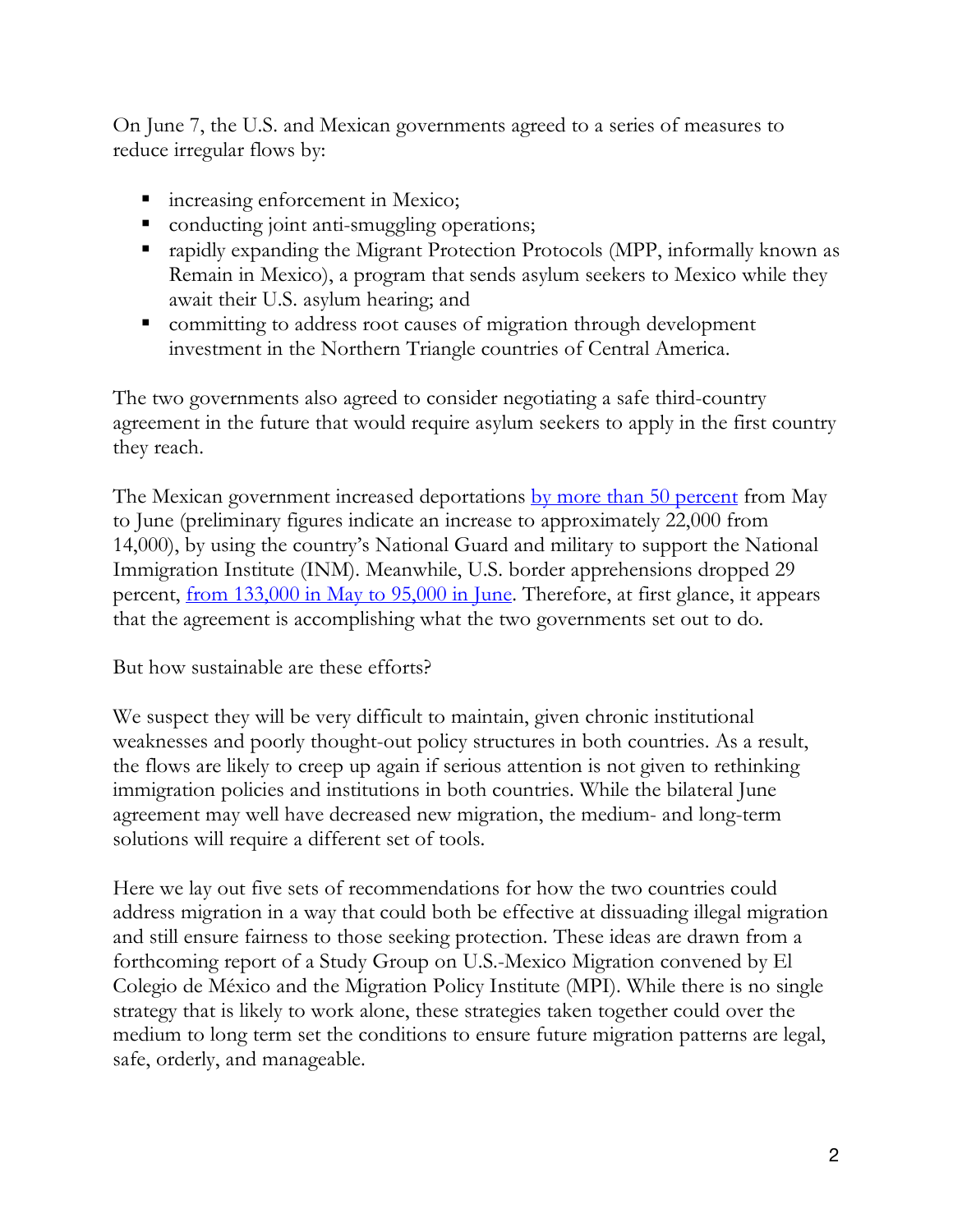## **Recommendation No. 1: Rethinking Asylum**

There is little doubt that migration from Central America is a mixed flow of those fleeing violent conditions and others seeking better opportunities or family reunification, with many having a mixture of motivations. The asylum systems in the United States and Mexico have become sclerotic and unable to distinguish between those who need protection and those who do not, creating incentives for migration while offering little in the way of timely protection.

To date, the U.S. and Mexican governments have sought to address this by instituting MPP, which forces asylum seekers to wait in Mexico, and U.S. officials have pressed their Mexican counterparts to accept a safe third-country agreement that would force asylum seekers to make their claims in Mexico. (The U.S. and Guatemalan governments are discussing a similar agreement.)

However, MPP is extremely resource intensive to administer, since it involves providing transportation and notification across an international boundary, as well as the establishment of a separate asylum process for those in the program. Additionally, pending litigation in the U.S. courts could interrupt the program and its expansion across the U.S.-Mexico border.

While a safe third-country agreement may be easier to scale up from a U.S. standpoint, it faces enormous capacity issues in Mexico, given the tiny size of Mexico's asylum agency, and is likely to face similar legal challenges as MPP in the U.S. courts. A recent Migration Policy Institute (MPI) analysis shows that similar agreements around the world rarely produce the results expected because of logistical and legal difficulties in implementing them.

The U.S. government on July 15 took its most significant step yet to deter irregular migration flows by restricting asylum eligibility, issuing a rule that requires migrants to seek, and be denied, asylum in their first country of transit before being able to request asylum in the United States. Denounced by the UN High Commissioner for Refugees (UNHCR) as an action that would endanger vulnerable people and complicate regional policy responses, the rule swiftly faced legal challenge in the United States.

An alternative, more effective approach that could be undertaken immediately would be to reform how asylum claims are adjudicated in both countries to ensure fair but faster processing—in a matter of months rather than years. In the United States, this could be done by giving asylum officers the ability to make final decisions on asylum, in addition to conducting credible-fear screenings, as a recent MPI report suggested.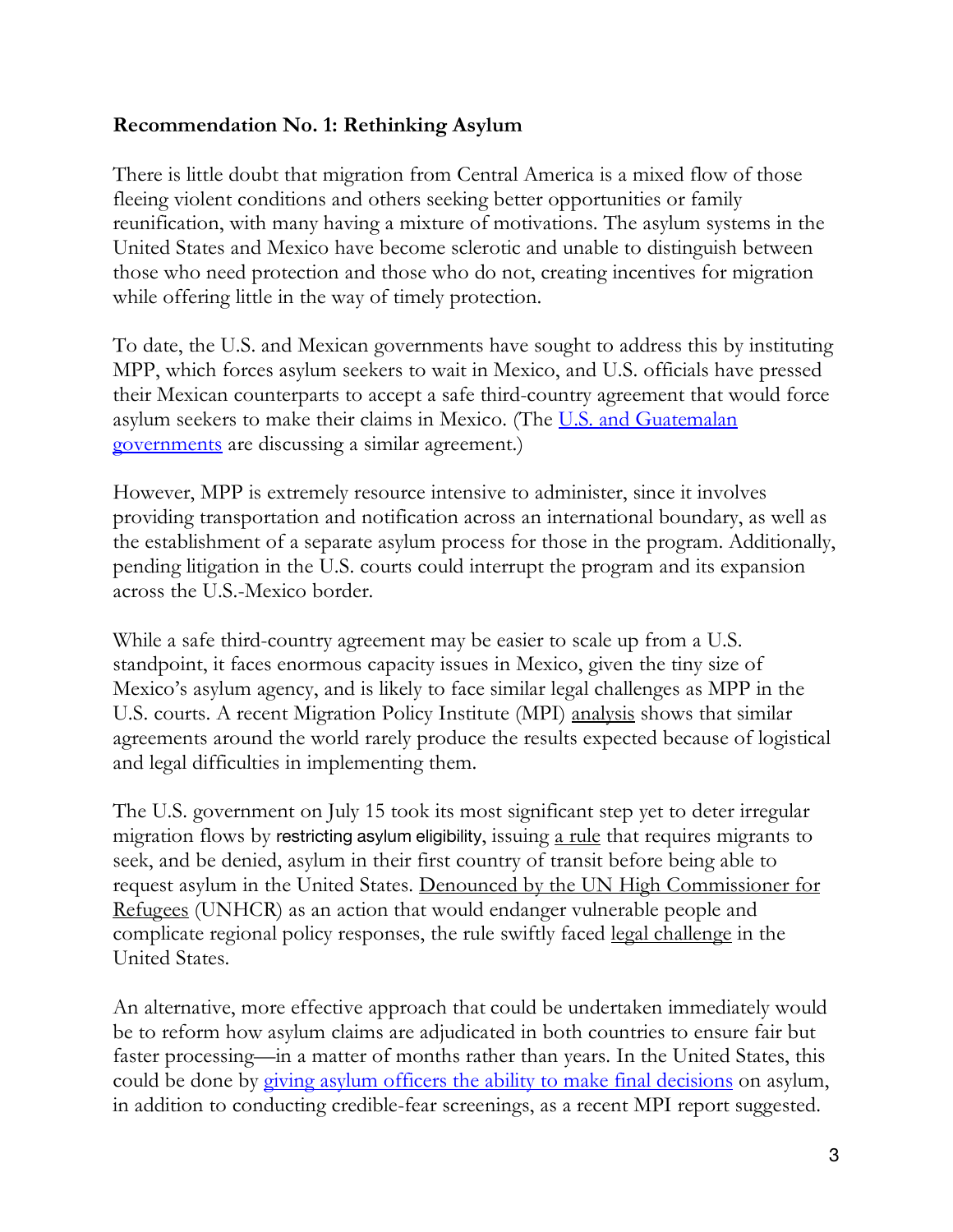This reform, which can be done with a rule change rather than legislation, would be far more fair to those with legitimate asylum claims, giving them a timely decision on their cases, and it would create a strong deterrent for those with weak or nonexistent protection claims, since they could be swiftly removed to their countries of origin.

In Mexico, tripling or quadrupling the budget (currently around \$1.3 million) for its asylum agency, the Commission for Refugee Aid (COMAR), could greatly expand capacity to meet the exponential growth in the number of asylum requests, with a negligible effect on public finances. It might take a few years to reach full capacity and restructure operations, even with support from the UNHCR, but it is technically doable. Indeed, while most Central American migrants will likely prefer to seek asylum in the United States—both because it is safer and many have families there some would prefer to apply in Mexico, which is closer to home and has a more expansive definition of protection.

These two changes would likely produce far greater—and quicker—results in terms of fairness and dissuasion than any of the bilateral asylum agreements under consideration. However, the two governments may also consider bilateral efforts as a complement to these unilateral systemic changes. Beyond MPP and a safe thirdcountry agreement, the two countries have other options. Among them: Establishing in-country asylum processing within U.S. and Mexican consulates in Central America and creating a safe zone in southern Mexico for asylum applications, under UN auspices and with the participation of other regional governments that would agree to accept asylum seekers.

### **Recommendation No. 2: Strengthening Immigration Institutions**

Since fiscal year (FY) 2015, the Mexican government has deported more Central Americans than has the United States (see Figure 2), and the current redoubled efforts to do so appear to be having a noticeable effect on the numbers of migrants reaching the U.S.-Mexico border. However, Mexico's immigration enforcement efforts have always been hampered by the poor institutionalization of INM and the ability of smugglers to subvert enforcement efforts by bribing or colluding with immigration agents. Supporting INM with elements of the National Guard, Federal Police, Army, and Navy is a stopgap rather than a long-term solution.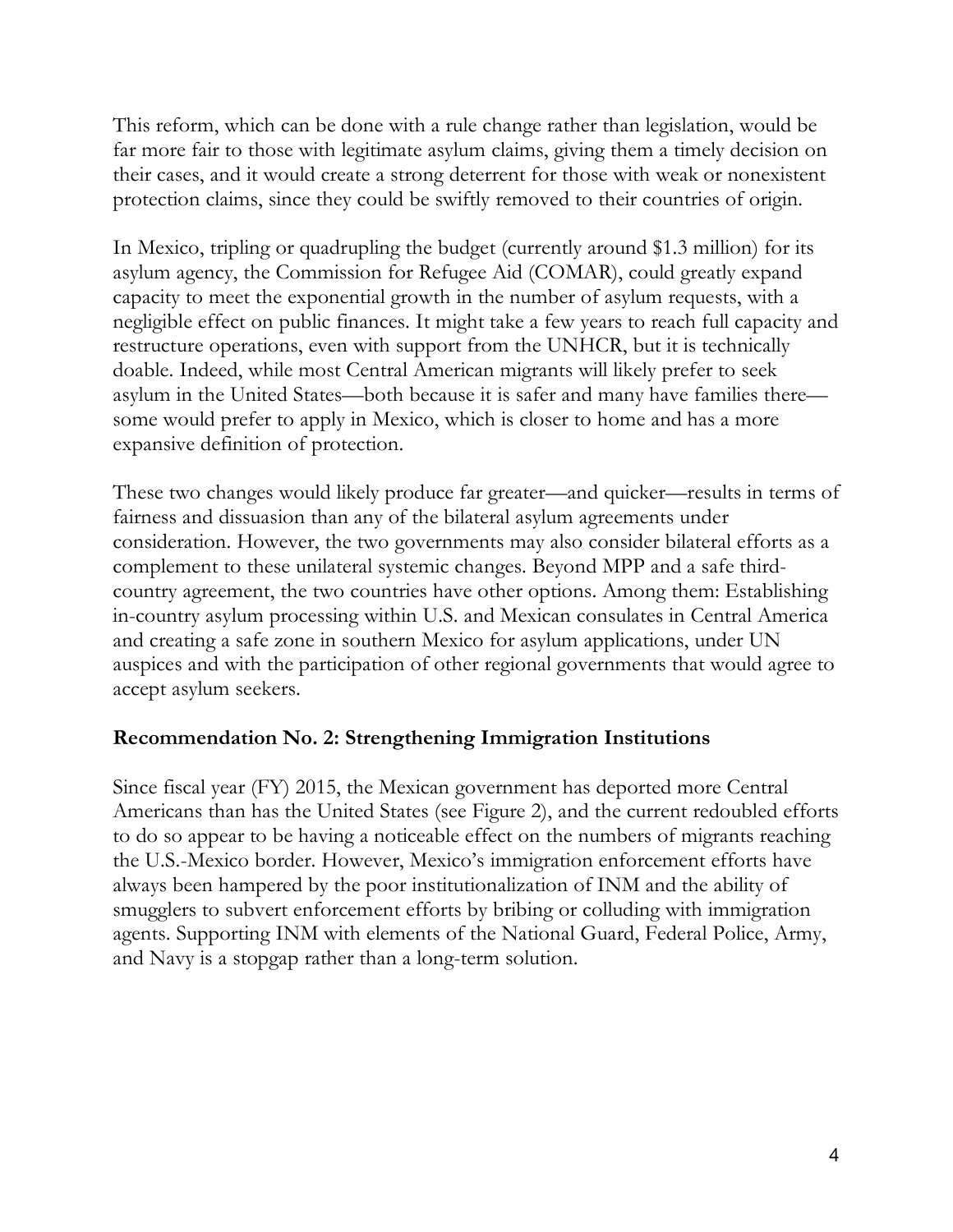



*Notes*: Mexico's deportation data are reported by calendar year but have been rearranged to represent the U.S. fiscal year (FY) for comparison purposes. Figures for FY 2012 through FY 2017 do not include U.S. "returns," which are considered voluntary requests by migrants to be returned, as opposed to removals, which are compulsory orders by U.S. immigration authorities. Pending the publication of consolidated removal data by the Department of Homeland Security (DHS) for FY 2018, MPI has approximated U.S. removals for that period based on data provided by U.S. Immigration and Customs Enforcement (ICE), which include a small number of returns and do not include the removals carried out by CBP.

*Sources:* MPI calculations using data from U.S. Department of Homeland Security (DHS), *Yearbook of Immigration Statistics, 2017*, updated April 9, 2019; ICE, *Fiscal Year 2018 ICE Enforcement and Removal Operations Report* (Washington, DC: ICE, 2018); Secretaría de Gobernación,SEGOB, "Boletín mensual de estadísticas migratorias, 2011–19," accessed July 12, 2019, www.politicamigratoria.gob.mx/es/SEGOB/Boletines\_Estadisticos.

The Mexican government needs to restructure its principal immigration agency to effectively address the range of immigration functions—enforcement, visa policy, and immigrant integration. Whether these functions can be done through INM alone, or through several remains an open question, but INM currently performs none of these functions particularly well nor has the Mexican government significantly invested in them. In the future, Mexico will need to create career paths for migration agents, with high international standards for recruitment, training, compensation, and career advancement, while investing in strong internal controls to prevent corruption. And it will have to invest in integration for both arriving immigrants and returning Mexican migrants, whether in the same agency or in a different one.

Investment of this scale is feasible since INM collects substantial revenues for the federal government through visa fees, and it is possible to slightly increase these fees and allow the agency to keep the additional revenue.

The current humanitarian crisis has also highlighted the shortcomings of U.S. immigration agencies' border infrastructure, intended to deter single adults and now having to respond to a surge of families and unaccompanied minors. Redesigning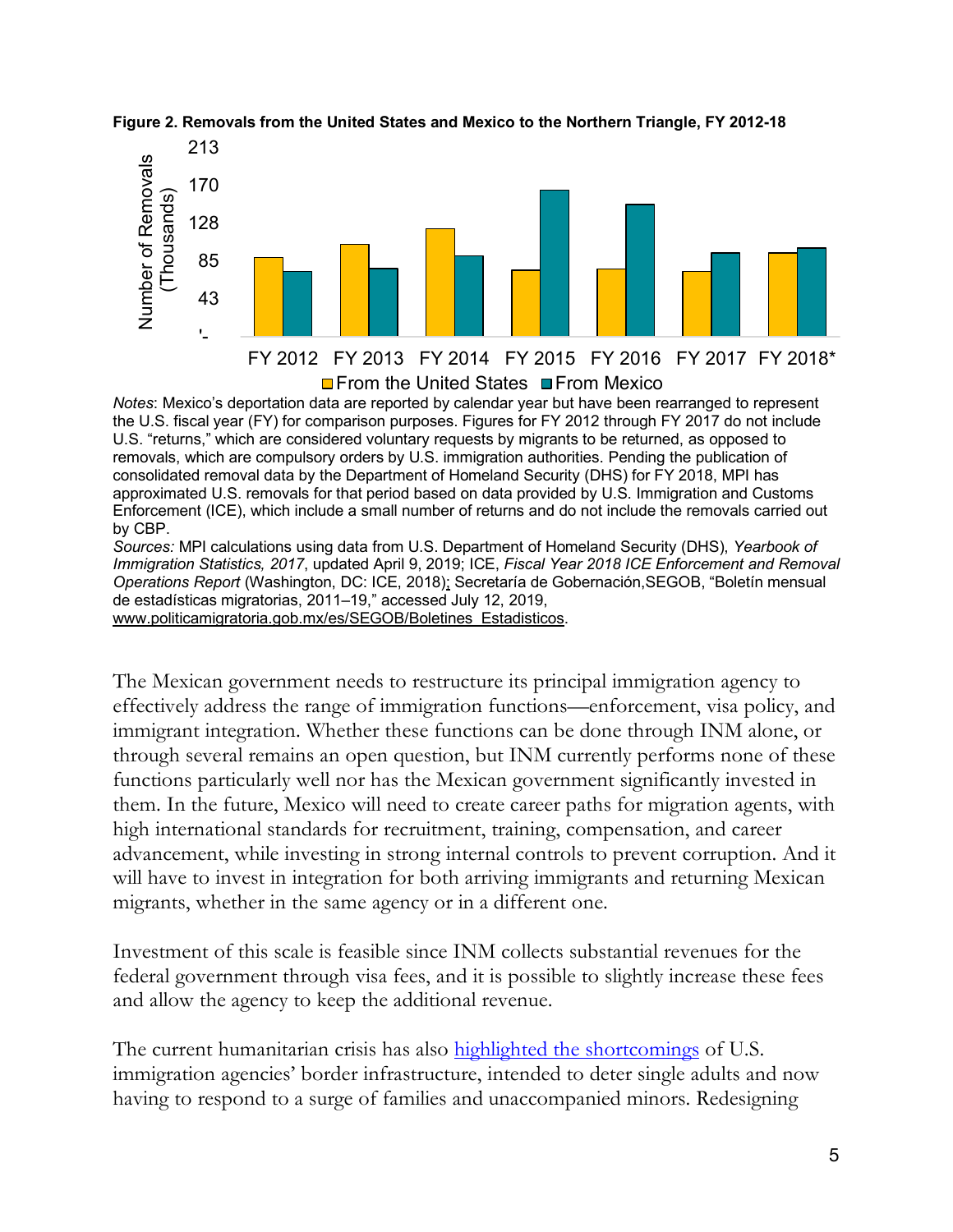border detention facilities in ways that accommodate these new realities, and giving the key agencies—not only U.S. Customs and Border Protection (CBP) but also U.S. Immigration and Customs Enforcement (ICE) and the Office of Refugee Resettlement (ORR)—the resources to be able to handle families and minors should be a priority, given current unsafe holding conditions.

Both the United States and Mexico can also benefit from prioritizing predeparture reintegration planning for deportees. By working with government agencies and international organizations to connect deportees with reintegration programs and services, for example, ICE and INM can help anchor some deportees to their countries of origin and increase their livelihood opportunities, so they are less likely to try to migrate again.

## **Recommendation No. 3: Develop a Regional Approach to Address Smuggling Networks**

The U.S. and Mexican governments have historically paid scant attention to migrant smuggling organizations, except for human traffickers and those who move migrants from special-interest countries, but the current migration surge has finally spotlighted the sophistication of these networks.

The governments need to begin sharing information and intelligence on these networks and develop a sophisticated mapping that allows them to target not the frontline smugglers, but the logistical and financial operations that support them, as well as their links to legal businesses such as bus companies and hotels. There have been some advances in addressing this in recent weeks, but the effort will require applying similar tools the two governments have used for transnational crime groups that traffic in illegal narcotics. Priority attention should focus on smuggling groups that engage in predatory practices or are linked to other organized crime groups. And the governments should, at all costs, avoid pursuing civil-society groups that are providing humanitarian assistance to migrants.

Ultimately this approach needs to be regional, engaging the governments of the key Central American countries as well as Brazil, Ecuador, Panama, and Costa Rica. Since October 2018, MPI estimates roughly 7 percent of migrants apprehended at the U.S.- Mexico border and 16 percent of those apprehended in Mexico have come from countries other than Mexico and the Northern Triangle. These include growing numbers of Asian and African migrants who come through Brazil and Ecuador and then up through the Central American isthmus, as well as Cubans (coming through Panama and Nicaragua).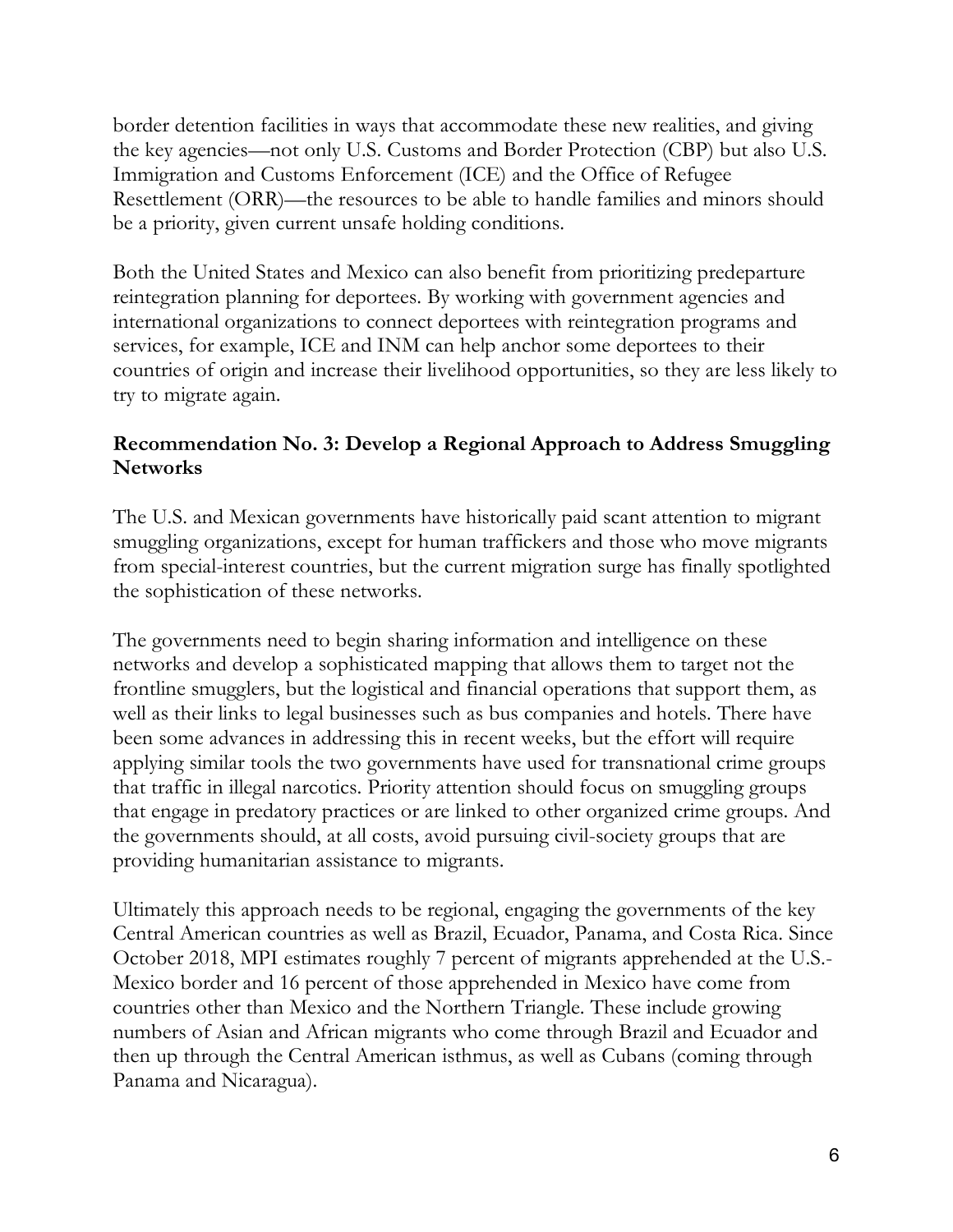Most of these governments, however, lack the ability to repatriate intercepted migrants since they do not have return agreements with their countries of origin. So it will be critical to find ways to thwart large numbers of migrants from starting a dangerous journey by disrupting smuggling networks. In this, the Mexican and U.S. governments have an opportunity to work together to engage partners in the hemisphere.

## **Recommendation No. 4: Create Legal Pathways for Migration**

A substantial body of evidence suggests that providing legal migration pathways reduces illegal immigration. Even when demand exceeds the number of available visas, opening up opportunities for working legally abroad and family reunification may persuade many would-be migrants to wait their turn to get a visa rather than emigrate illegally.

Mexican President Andrés Manuel López Obrador has expressed the desire to create a temporary visa for Central Americans who want to work in Mexico. A first step would be to extend to Salvadorans and Hondurans the existing Border Worker Visitor Card that now applies to citizens of Guatemala and Belize, as well as expand the number of states in southern Mexico where they can work. These steps would reinforce an existing regional labor market between southern Mexico and the Northern Triangle.

However, the major labor shortages in Mexico lie further away, in the center and north of the country, particularly in the zones of industrial production and exportoriented agriculture. Mexico lacks an effective employment-based visa for lowerskilled workers or a mechanism for matching potential employees from Central America with employers in the formal economy. Designing a program of this nature requires significant know-how and planning, and may provide an area for cooperation between the U.S. and Mexican governments, as well as business, civic groups, and international organizations.

The United States currently has limited options for labor migration for Central Americans, particularly lower-skilled, other than the H-2B nonagricultural temporary worker program, which is capped, and the H-2A agricultural temporary worker program, which is not capped but has historically favored Mexican migrants. Since these programs are employer driven, there is no clear way to encourage businesses to develop recruitment networks in Central America, but this is an area worthy of further discussion among U.S. policymakers and essential to address in any attempt to change U.S. immigration laws.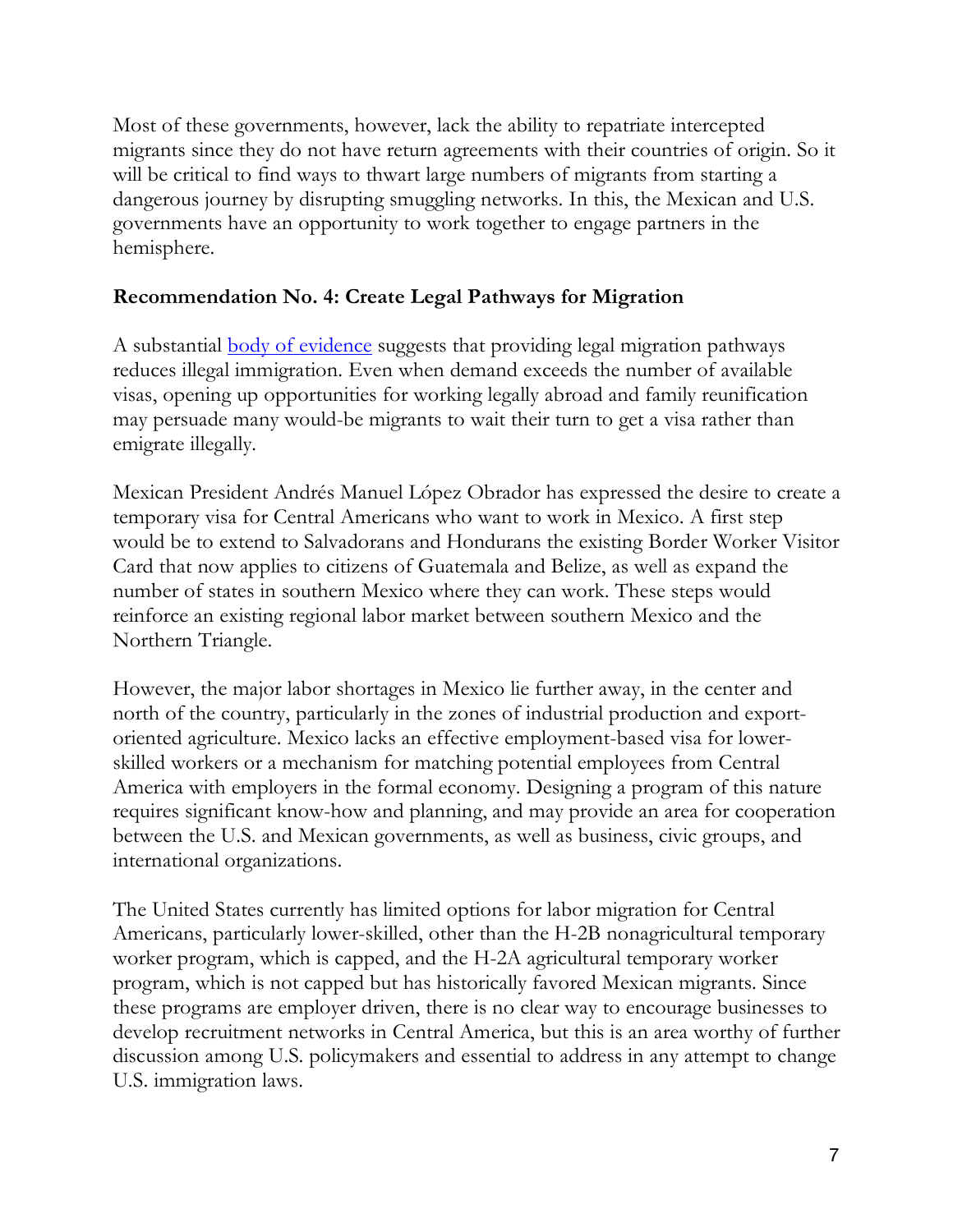## **Recommendation No. 5: Investing in Development and Public Security**

Permanently reducing migration pressures in Central America will require changing the conditions on the ground so that people can have good livelihoods in their countries of origin and therefore are less likely to migrate. And while development initiatives take a long time to have an impact on migration, there are efforts that can help address some of the short-term drivers of migration by providing a degree of hope to those who otherwise might emigrate.

In Honduras and El Salvador, it is critical to support efforts aimed at improving public security, while investments in parts of Guatemala and Honduras that are facing drought, critical food shortages, and deep poverty might have shorter-term effect as well. While the primary responsibility for these efforts rests with these three countries, the U.S. and Mexican governments can play a role by partnering in a few areas. To do this, they first need a clear mapping of needs in the communities and regions that migrants are leaving.

The United States and Mexico can also play an important a role in supporting efforts aimed at addressing corruption and empowering Central Americans to hold their governments accountable. Indeed, history shows that some of the most powerful changes from past aid programs, such as the Marshall Plan or the EU Cohesion Funds, came precisely from the kind of structural changes required of recipients that helped <u>improve governance on the ground</u>.

However, the suspension of U.S. aid to Central America has severely undermined the leverage that the U.S. government has in Guatemala and Honduras, and it has left the new government in El Salvador, which appears willing to address the root causes of migration proactively, without some critical tools it needs to do so. The Mexican government has stepped into the breach rhetorically with its Comprehensive Development Plan, but has yet to mobilize the kind of resources needed to make a difference.

In a period of limited possibilities for major development aid from either country, it will be even more critical to target resources effectively, tie them to governance reforms, and engage other global partners that can contribute assistance. There appears to be an openness from other potential aid donors, including the European Union and Canada, as well as the development banks, to be part of a coalition of countries investing in the future of the Northern Triangle. This is the moment to rethink aid in a way that while pared down is more targeted, has clear evaluation metrics, and addresses both specific local conditions and the larger structural issues that drive migration.